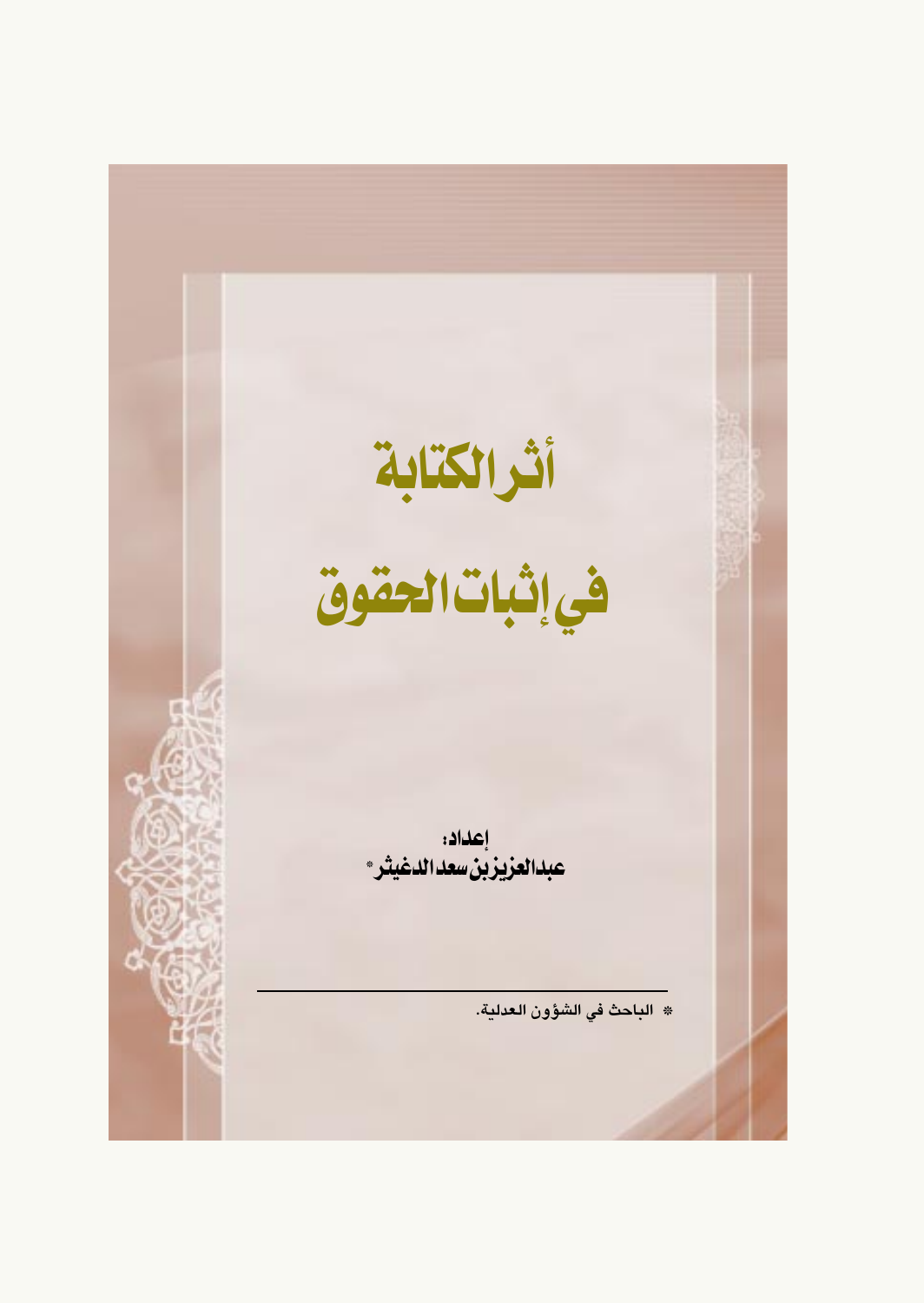الحمد لله رب العالمين ، والصلاة والسلام على نبينا محمد ، وعلى أله وصحبه أجمعين ، أما بعد : فإن لدراسة الفقه وتحقيق مسائلة أهمية كبر ي للفقيه عمو ماً و للقاضه ِ ٫ خصوصاً؛ نظراً إلى اشتراط كثير من العلماء أن يكون القاضبي مجتهداً، وهو قول له اعتباره، ولذا يجب على القاضي أن يكون في غاية الاهتمام بدراسة الأبواب التي يحتاجها ، والاجتهاد في كل قضية تأتيه ، لينال قضية العدل والصواب الوارد في حديث عمرو بن العاص مرفوعاً : «إذا حكم الحاكم فأصاب فله أجران ، وإذا حكم فأخطأ فله أجر واحد»(١)، ولما قال معاذ – رضي الله عنه – : أجتهد رأيي ولا آلو ، ضرب رسول الله صلى الله عليه وسلم صدره وقال : «الحمد لله الذي وفَّقٍ رسولَ رسول الله لما يرضي رسولَ الله»(٢).

ومن أهم المسائل التي يحتاج إليها القاضي وطالب الفقه عموماً مسألة الكتابة ودورها في إثبات الحق، وفي هذا البحث تجلية لبعض مسائل الإثبات بالكتابة، بذكر الأقوال وتحقيق الراجح منها . ومن الله أستلهم الصواب .

<sup>(</sup>۱) رواه مسلم ۱۳/۱۲.

<sup>(</sup>٢) رواه أبو داود ٢ /١١٦، والترمذي ٢/ ٦١٦، والدارمي، (٣٤) وقال الغزالي في المستصفى ٢ / ٢٥٤: تلـقَتــه الأمة بالقبول ولم يظهر أحد فيه طعناً فلا يقدح فيه كونه مرسلاً. وانظر: إعلام الموقعين ٢٩٣/١.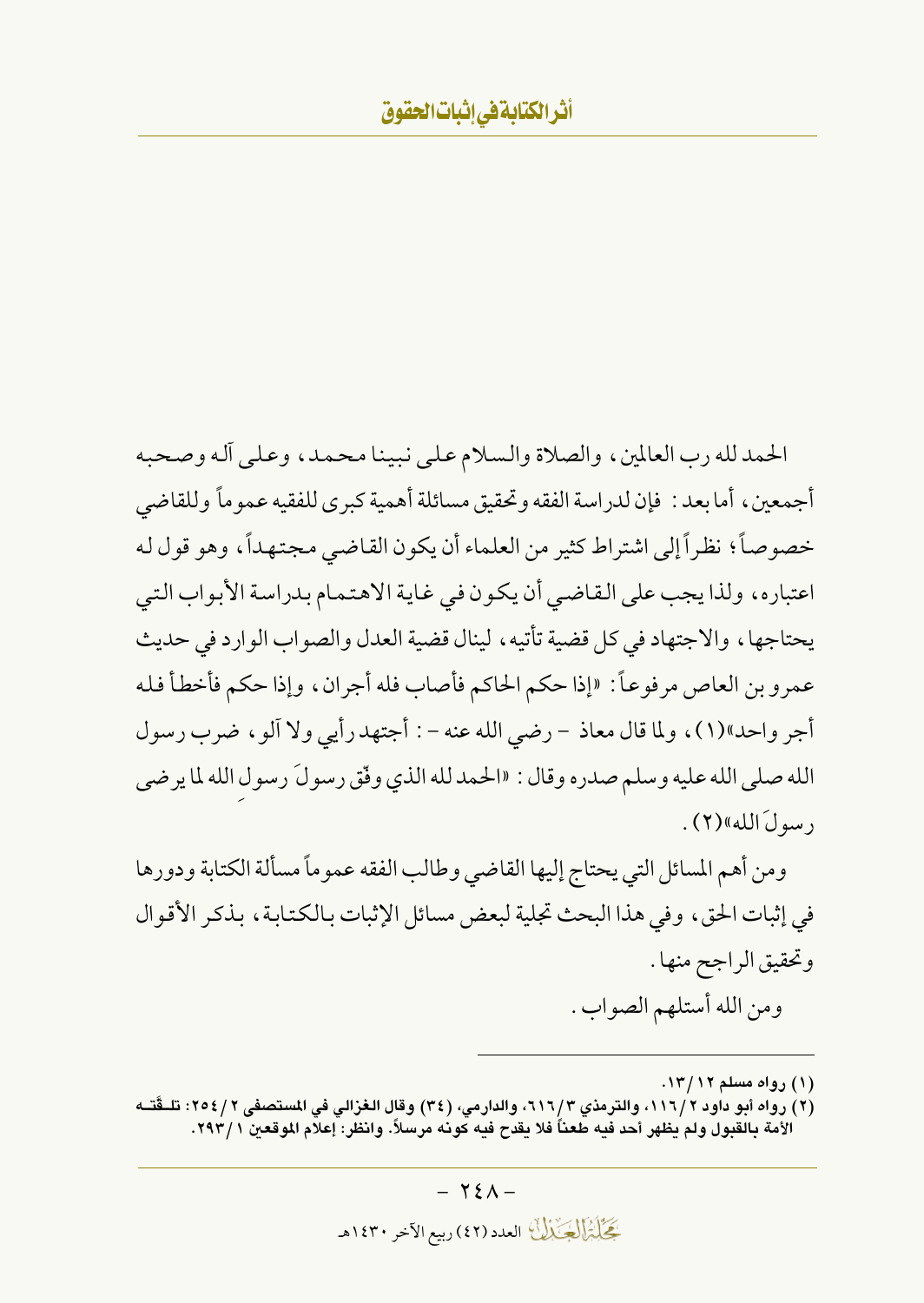المطلب الأول: تحقيق المقصود بالكتابة في القضاء

الكتابة في اللغة:

هي الخط، وهي تصوير اللفظ بحروف هجائه(٣). ولم أر تعريفاً اصطلاحياً للكتابة في المجال القضائي للمتقدمين ، ويمكن تعريفها بأنها توثيق الحقوق بالخط ، وعرفها الدكتور صالح الهليل بأنها : التسجيل الحرفي للدَّين أو – غيره من الحقوق- في كتاب، بهدف الحفاظ عليه من الضياع نتيجة الجحود أو النسيان(٤) .

المطلب الثاني: أنواع الكتابة الصادرة من صاحب ولاية (جهة حكومية)

وليعلم أن الكتابة الصادرة من صاحب الولاية أنواع : البراءات السلطانية، كتاب القاضي إلى القاضي، ديوان القاضي، المستندات الرسمية، وتفصيلها فيما يلي : النوع الأول: البراءات السلطانية:

وهي الأوامر الكتابية التي تصدر من الحاكم الأعلى أو من ينيبه، وهي حجة عند القضاء(٥).

النوع الثاني: كتاب القاضى إلى القاضى:

وهو حجة بالجملة عند أهل المذاهب المعتبرة، وحكى إجماعاً، وقد فرق الحنفية بين الحدود وغيرها، فقبلوه في كل شيء، إلا الحدود والقصاص(٦)، وانتقده البخاري في صحيحه، فقال: وقال بعض الناس: كتاب الحاكم جائز إلا في الحدود، ثم قال: إن كان القتل خطأ فهو جائز لأن هذا مال يزعمه، وإنما صار مالاً بعد أن ثبت القتل، فالخطأ

- (٣) القاموس المحيط مادة كتب.
- (٤) توثيق الدبون في الفقه الإسلامي ٢٩٧.
	- (٥) الأشباه والنظائر ٢١٧.
	- (٦) فتح الباري ١٤١/١٣.

بَحَيْلَةَ الْجَيَهْلُ العدد (٤٢) ربيع الآخر ١٤٣٠هـ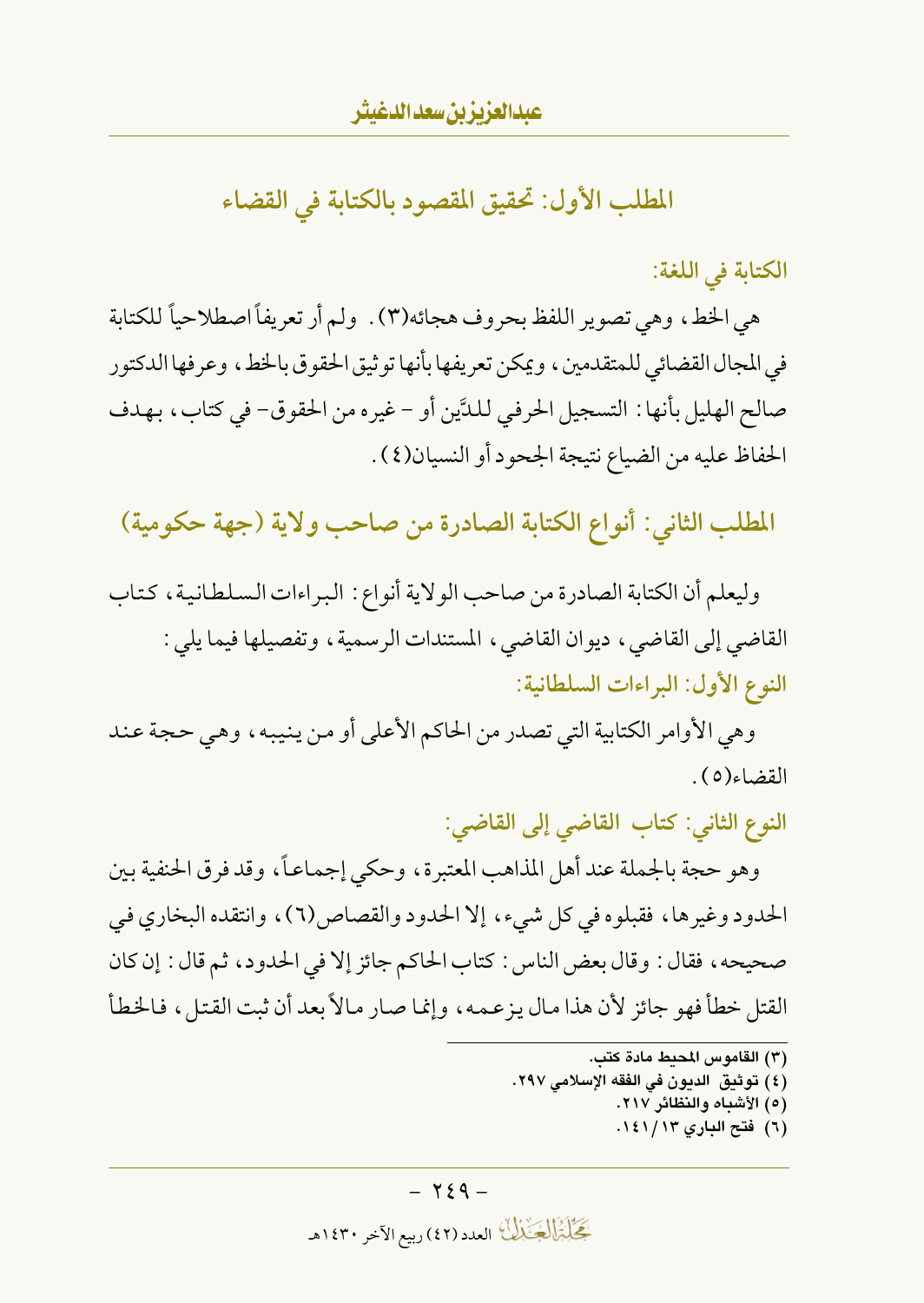### أثرالكتابةفي إثبات الحقوق

والعمد واحد وقد كتب عمر إلى عامله في الحدود(٧) ، وكتب عمر بن عبدالعزيز في سنٍّ كُسرت(٨)، وقال إبراهيم : كتاب القاضي إلى القاضي جائز إذا عرف الكتاب والخاتم، وكان الشعبي يجيز الكتاب المختوم بما فيه من القاضي»(٩)، ويروى عن ابن عمر نحوه، وقال معاوية بن عبدالكريم الثقفي : شهدت عبدالملك بن يعلي قاضي البصرة وإياس بن معاوية والحسن وثمامة بن عبدالله بن أنس وبلال ابن أبي بردة وعبدالله بن بريدة الأسلمي وعامر بن عبدة وعباد بن منصور يجيزون كتب القضاة بغير محضر من الشهود، فإن قال الذي جيء عليه بالكتاب : إنه زور قيل له : اذهب فالتمس المخرج من ذلك، وأول من سأل على كتاب القاضي البينة ابن أبي ليلي وسوار بن عبدالله ، وقال لنا أبو نعيم حدثنا عبيدالله بن محرز : جئت بكتاب من موسى بن أنس قاضى البصرة، وأقمت عنده البينة أن لي عند فلان كذا وكذا وهو بالكوفة ، وجئت به القاسم بن عبدالرحمن فأجازه ، وكره الحسن وأبو قلابة أن يشهد على وصية حتى يعلم ما فيها، لأنه لا يدري لعل فيها جوراً، وقد كتب النبي ﷺ إلى أهل خيبر : «إما أن تدوا صاحبكم، وإما أن تؤذنوا بحرب» وقال الزهري في الشهادة على المرأة من وراء الستر : إن عرفتها فاشهد، وإلا فلا تشهد، ثم روى بسنده حديث أنس بن مالك قال : لما أراد النبي ﷺ أن يكتب إلى الروم، قالوا : إنهم لا يقرؤون كتاباً إلا مختوماً، فاتخذ النبي ﷺ خاتماً من فضة ، كأني انظر إلى وبيضه ونقشُه : محمد رسول الله (١٠)، وذكر ابن أبي شيبة في مصنفه حوادث ووقائع عدة تدل على أن

- (٧) ذكر ابن حجر في فتح الباري ١٤١/١٣ أنه يشير إلى ما رواه عبدالرزاق من طريق عبدالله بن عامـر بـن ربيعة قال:استعمل عمر قدامة بن مظعون فقدم الجارود سيد عبدالقيس على عمر فقــال: إن قــدامــة شــرب فسكر، فكتب عمر إلى قدامة في ذلك فذكر القصة بطولها في قدوم قدامة وشهادة الجارود وأبي هريرة عليه وفي احتجاج قدامة بآية المائدة وفي رد عمر عليه وجلده الحد، وسندها صحيح.
- (٨) وصله أبو بكر الخلال في (كتاب القصاص والديات) من طريق عبدالله بن البارك عن حكيم بن زريق عن أبيه قال: كتب إلى عمر بن عبدالعزيز كتاباً أجاز فيه شهادة رجل على سن كسرت. انظر: الفتح ١٤١/١٣. (۹) المصنف ١٢٣١١٦-٢٣١١٩.
- (١٠) صحيح البخاري، باب الشهادة على الخط المختوم وما يجوز من ذلك وما يضيق عليه وكتاب الحاكم إلى عامله والقاضي إلى القاضي، ورقم الحديث ٦٧٤٣.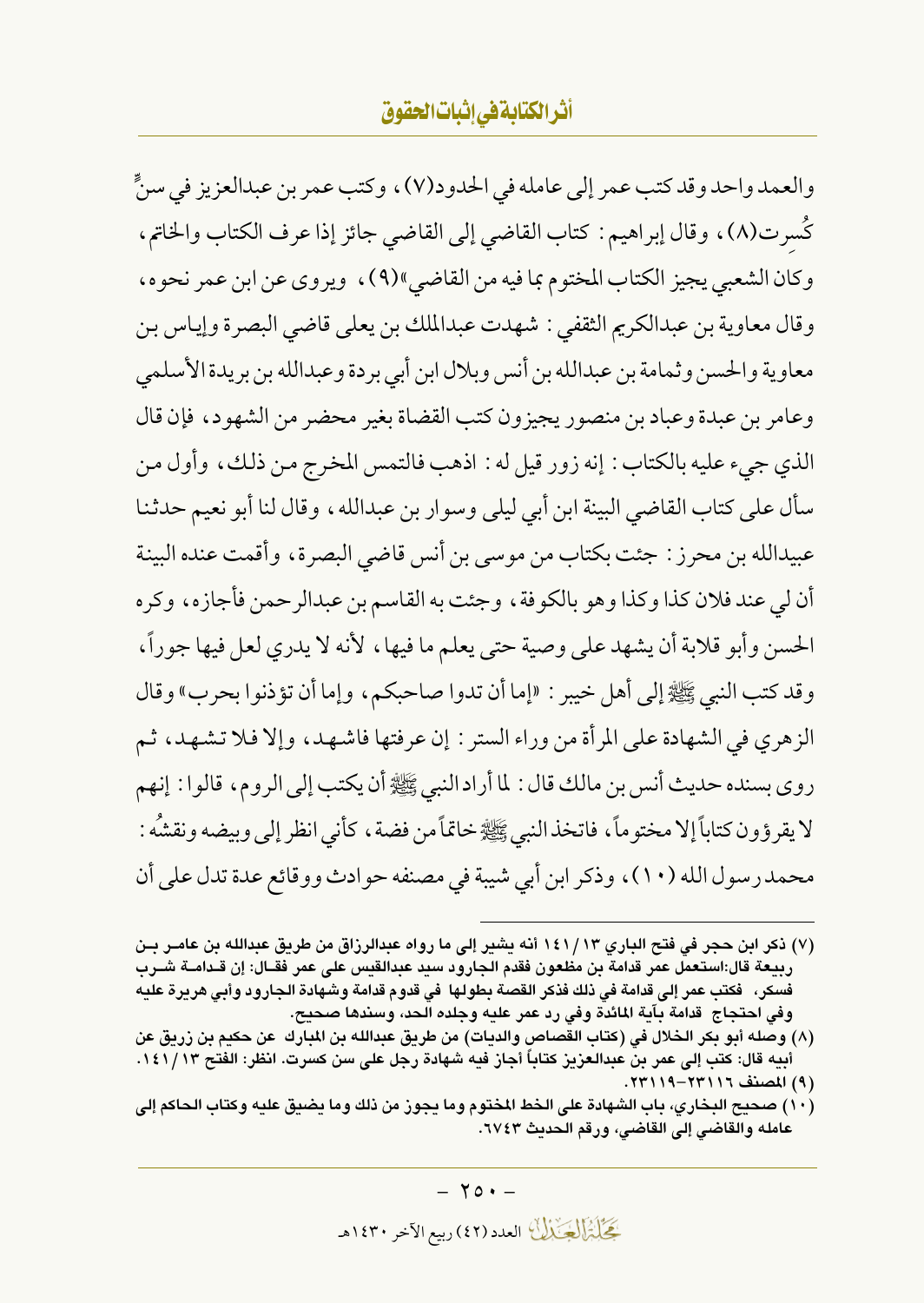عيدالعزيز بن سعد الدغيثر

كتاب القاضي إلى القاضي معمول به عند السلف(١١) . ومستند ذلك أدلة عدة، منها:

١ – حديث الضحاك بن سفيان أن النبي صلى الله عليه وسلم كتب إليه أن يورث امرأة أشيم الضبابي من دية زوجها(١٢) .

٢- حديث القسامة ، وفيه : أن النبي صلى الله عليه وسلم كتب إلى أهل خيبر : إما أن تدوا(١٣) صاحبكم، وإما أن تؤذنوا بالحرب، فكتبوا: إنه والله ما قتلناه(١٤).

٣- أن الصحابة عملوا به ولم يخالف أحد منهم فيه، فكان إجماعاً من ذلك :

– ما رواه البيهقي عن ثمامة بن عبدالله بن أنس أن أنسأرضي الله عنه حدثه أن أبا بكر رضي الله عنه كتب هذا الكتاب لما وجهه إلى البحرين : «بسم الله الرحمن الرحيم، هذه فرائض الصدقة التي فرضها الله على المسلمين والتي أمر الله بها رسوله ﷺ، فمن سئلها من المسلمين على وجهها فليعطها، ومن سئل فوقها فلا يعط»، وذكر الحديث(١٥) .

– وروى البيهقي بسنده أن عتبة بن فرقد بعث إلى عمرٍ رضي الله عنه معه ومع غلام لعتبة من أذربيجان بخبيص جيد صنعه في السلالي عليها اللبود، فلما انتهى إلى عمر رضي الله عنه كشف عمر عن الخبيص، فقال عمر رضي الله عنه : أيشبع المسلمون في رحالهم من هذا؟ فقال الرسول: اللهم لا، فقال عمر رضي الله عنه: لا أريد، وكتب

- (١٣) أي تدفعوا الدبة.
- (١٤) رواه البخاري (فتح ١٣٦/١٣) بهذا اللفظ في باب الشهادة على الخط المختوم وما بجوز من ذلك ومـا بضبق عليه، وكتاب الحاكم إلى عامله والقاضي إلى القاضي، إلا أنه معلق، ووصله النسائي في الكبرى ٣/ ٤٨٣ برقم ٥٩٨٨، ورواه البخاري ٦٧٦٩ ومسلم ١٦٦٩ (نووي ١٥٢/١١) بلفظ: «فتكلم حويصة، ثم تكلم محيصة، فقال رسول الله ﷺ: إما أن تدوا صاحبكم وإما أن يؤذنوا بحرب، فكتب رسول الله ﷺ إليهم بــه فكتبوا: ما قتلناه.
	- (١٥) رواه البيهقي في الكبرى ٢٠١٩٨.

<sup>(</sup>١١) المصنف ١١٦٣٦-١١٩٩.

<sup>(</sup>١٢) رواه مالك في الموطأ ١٥٥٦، وأبو داود ٢٩٢٧ بلفظ: كتب إلى: أن أورث، ورواه الترمذي ١٤١٥ و ٢١١٠ وقال: حديث حسن صحيح، ورواه النسائي في الكبرى ٤ /٧٨ برقم ٣٦٤٢، وابن ماجه ٢ / ٨٨٣ برقم ٢٦٤٢ ىلفظ: ورث.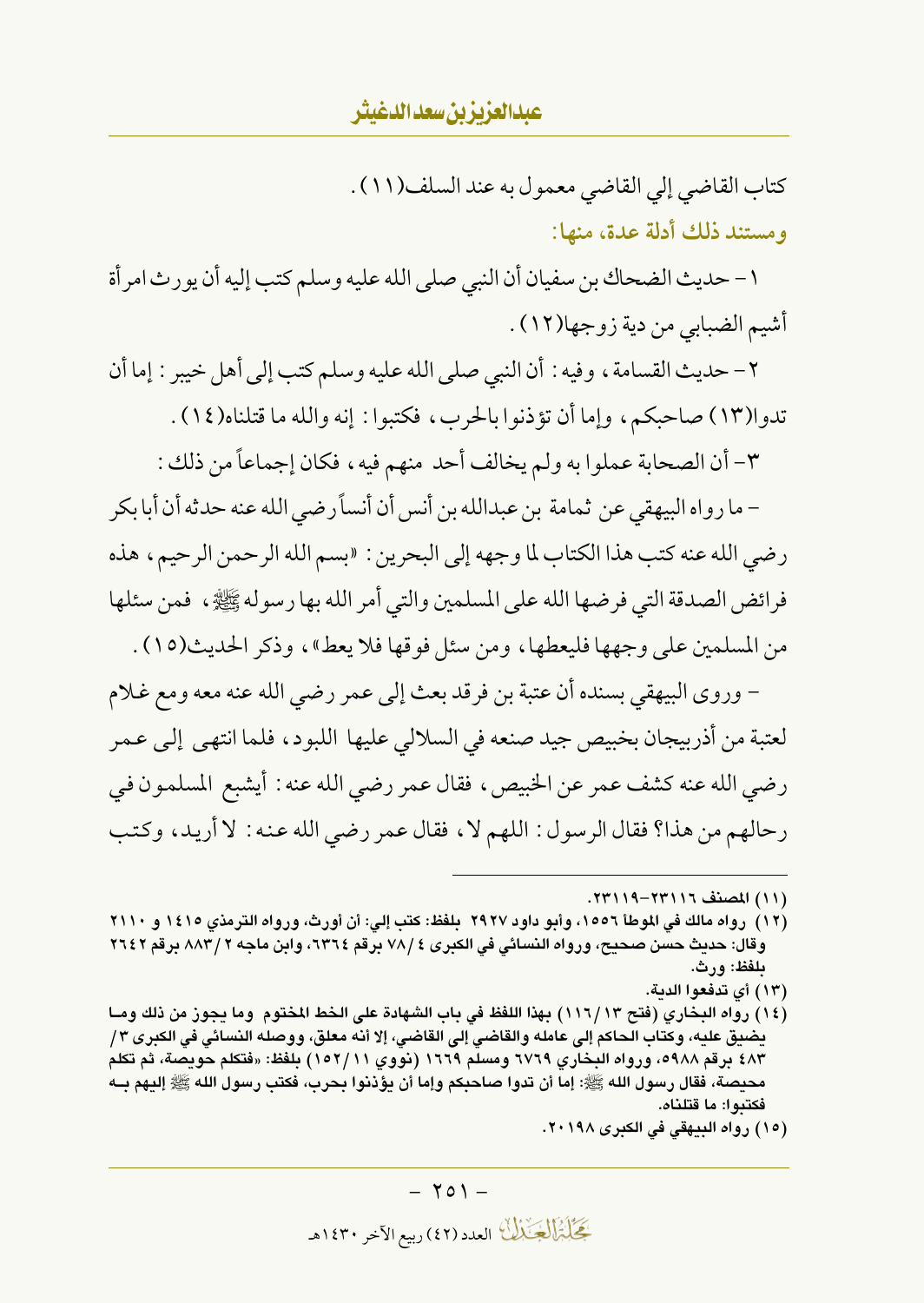## أثرالكتابةفي إثبات الحقوق

إلى عتبة : «أما بعد : فإنه ليس من كلَّك ولا من كلَّ أبيك ولا من كلَّ أمك فأشبع من قبَلك من المسلمين في رحالهم مما تشبع منه في رحلك، ثم قال أئتزروا وارتدوا وانتعلوا، وألقوا السراويلات والخفاف وارموا الأعراض وألقوا الركب ونزوا ، وعليكم بالمَعَدِّية والعربية ، وذروا التنعم وزي العجم، وإياكم ولبس الحرير ، فإن رسول الله صلى الله عليه وسلم نهانا عن لبس الحرير إلا هكذا، ووضع إصبعيه السبابة والوسطى (١٦) .

- وعملهم رضي الله عنهم مبثوث في كتب السير والآثار ، هذا مما يدل على أنه معروف عندهم، ولم يثبت عن أحد منهم المنازعة فيه .

النوع الثالث: ديوان القاضي :

وهو السجل الذي يكتب فيه أحكامه ، فهل يصح الاعتماد عليه من القاضي نفسه أو من غيره في البناء عليه كما في السوابق القضائية ونحو ذلك؟ اختلف أهل العلم في هذه المسألة على أقوال:

القول الأول : أنه حجة بشرط أن يتحقق من خطه ويتذكر الكتابة أو تقوم البينة على ديوان من سبقه، وهو قول أبي حنيفة(١٧) ومذهب مالك(١٨) والشافعية، وهو قول عند الحنابلة . ومستندهم أن الخطوط تتشابه ، فيخشى لذلك التزوير (١٩) .

القول الثاني : أن الاعتماد عليه مقبول بشرط أمن التزوير والخطأ وهو قول أبي يوسف ومحمدبن الحسن، وعليه جمهور الحنفية والمالكية، وهو قول عند الشافعية والحنابلة(٢٠)، ومستندهم:

- (١٦) رواه البيهقي في الكبرى ٢٠١٩٩.
- (١٧) الهداية للمرغيناني الحنفي ١٢٠/٣، رسالة في العمل بالخطوط عند الحكام لابن مفلح الحنبلي ضمن مجلة البحوث الإسلامية ٣٠٧/٤٦.
- (١٨) شرح الزرقاني على مختصر خليل ١٨٣/٧ ، ١٨٥، رسالة في العمل بالخطوط عند الحكام لابن مفـلــح الحنبلي – ضمن مجلة البحوث الإسلامية ٢٠٨/٤٦.
- (١٩) رسالة في العمل بالخطوط عند الحكام لابن مفلح الحنبلي ضمن مجلة البحوث الإسلامية ٣٠٧/٤٦.
- (٢٠) الهداية للميرغيناني الحنفي ١٢٠/٣، رسالة في العمل بالخطوط عند الحكام لابن مفلح الحنبلي ضمن مجلة البحوث الإسلامية ٣٠٧/٤٦.

كَحَلْتُمَالُكَ ذَلِكَ العدد (٤٢) ربيع الآخر ١٤٣٠هـ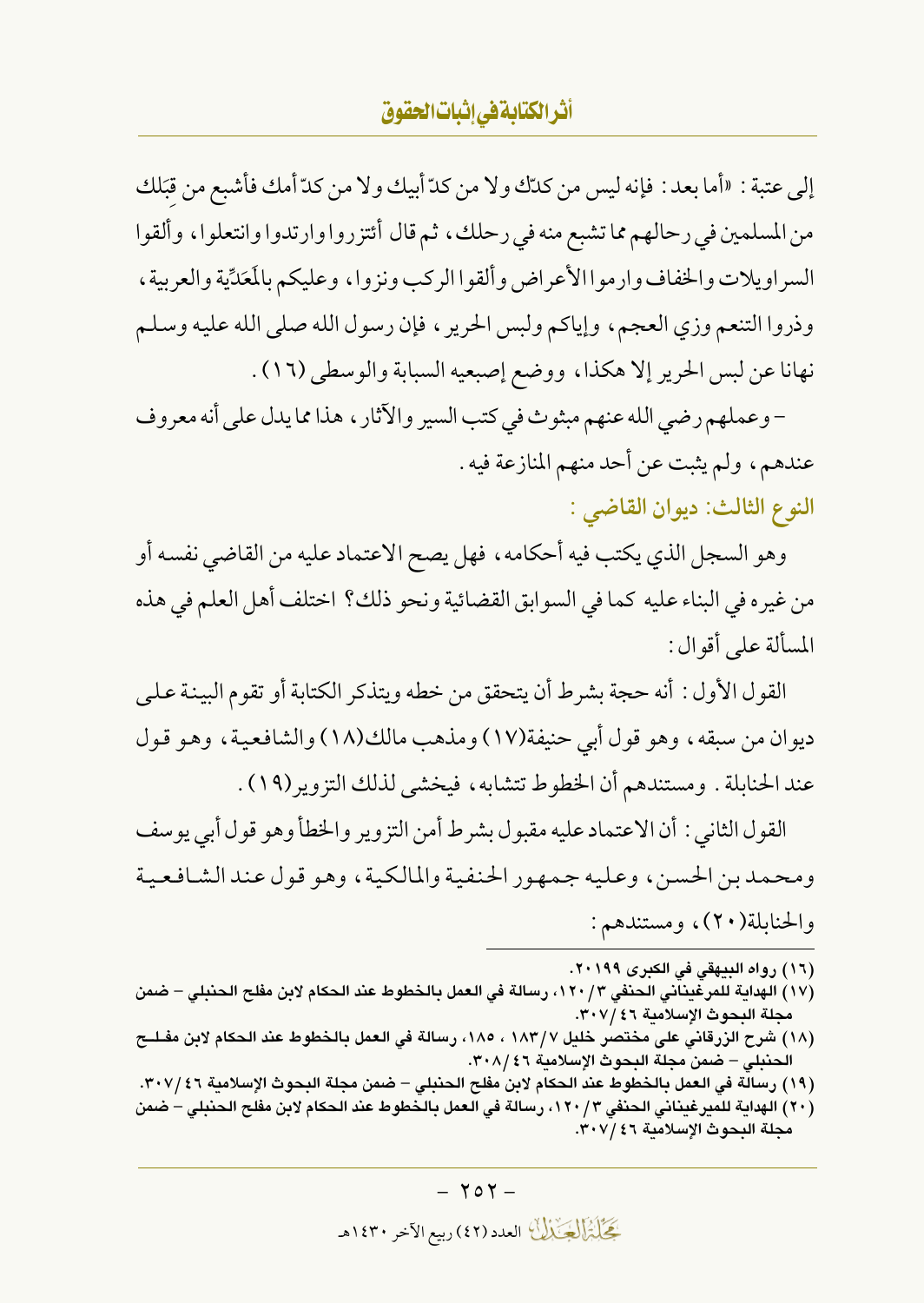### عبدالعزيزين سعدالدغيثر

١ – استفاضة العمل به لدى المتقدمين والمتأخرين .

٢- أن دواوين القضاة محفوظة، ومن النادر تزويرها .

والراجح هو الثاني، لحاجة القضاة إليه، ولتطور وسائل الحفظ للدواوين(٢١). النوع الرابع: المستندات الرسمية :

من أمثلة المستندات الرسمية المستعملة في الوقت الحاضر : الصكوك الصادرة من المحاكم وكتابات العدل، وشهادات الميلاد، وعقد النكاح، والشهادات الدراسية . وقد أطبق الباحثون المعاصرون في القضاء على اعتبارها حجة(٢٢) .

المطلب الثالث: أنواع الكتابة الصادرة من الأفراد

الكتابة الصادرة من الأفراد أحوال:

الحال الأولى: أن يكتب بخطه شهادة ثم ينساها، فهل له أن يشهد بما فيها؟

اختلفوا في قبوله على أقوال :

الأول : أنه ليس له ذلك، لاشتراط العلم في الشهادة، كما في قوله تعالى : ﴿إِلاَّ مَنِ شَهدَ بِالْحَقِّ وَهُمْ يَعْلَمُونَ ﴿ آَيَى ﴾ [الزخرف] . ولأن الخطوط تتشابه فيخشى التزوير . وقد قال بهذا القول أبو حنيفة ومالك في قول والشافعي وهو رواية عند الحنابلة .

الثاني : صحة الشهادة المستندة إلى كتابة تتضمن شهادة نفسه ، وهو قول أبي يوسف ومحمد بن الحسن، وعليه الفتوى عند الحنفية، وهو قول لمالك وقولٌ للشافعية، ورواية عند الحنابلة رجحها المجد ابن تيمية في (المحرر)(٢٣) . ومستندهم : أن الكاتب إذا علم

تَحَلَّلْتَمَالُ يَتَمَلَّكُ العدد (٤٢) ربيع الآخر ١٤٣٠هـ

<sup>(</sup>٢١) وسائل الإثبات، ٤٦٣.

<sup>(</sup>٢٢) توثيق الديون في الفقه الإسلامي ٢٤٦–٣٤٨.

<sup>(</sup>٢٣) الحرر للمجد ابن تيمية الحنبلي ٢١١/ ٢١، ورسالة في العمل بالخطوط عند الحكام لابن مفلح الحنبلـي، ضمن مجلة البحوث الإسلامية ٣٠٥/٤٦.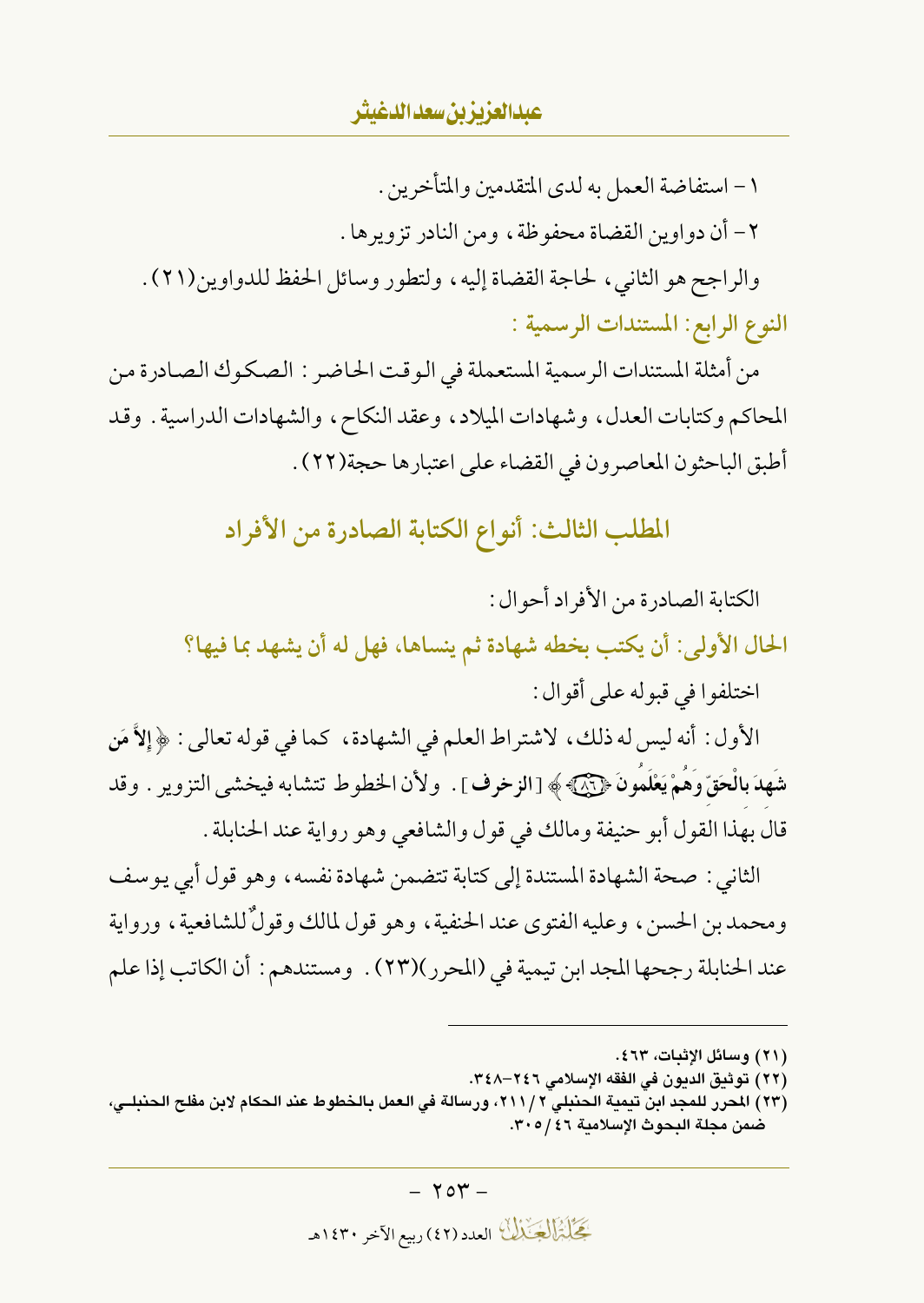### أثرالكتابةفي إثبات الحقوق

خطه وأمن التزوير فقد أيقن بالشهادة، فهو يشهد على عليم، وقد قال تعالى : ﴿وَلَا تَسْأَمُوا أَن تَكْتُبُوهُ صَغيرًا أَوْ كبيرًا إِلَيَّ أَجَله ذَلِكُمْ أَقْسَطُ عندَ اللَّه وأَقْوَمُ للشَّهَادَة وأَدْنَيّ أَلاَّ تَرْتَابُوا ﴾ [البقرة: ٢٨٢].

والراجح هو الثاني لقوة دليله، وجودة تعليله، ولأن تعليلات القول الأول مبنية على الخوف والخشية ، ونحن نشترط في هذا الباب أمن التزوير والعبث والتحقق من الخط ، فلا مجال لهذه الأوهام حتى لا تضيع الحقوق، والله أعلم .

الحالة الثانية: الشهادة المستندة إلى شهادة مكتوبة من غائب.

وقد قبلها المالكية في المشهور عندهم، وأحمد في رواية، وردّها الجمهور؛ لاشتراط العلم بالشهادة(٢٤)، والراجح قول الجمهور لاحتمال الرجوع، ولأن الشهادة يجب أن تكون مستندة إلى الحس كالرؤية والسماع، ووجود شهادة مكتوبة لغائب لا تستند إلى القطع، ولذا فإن عدم قبوله هو الأقرب، والله أعلم. الحالة الثالثة: الإقرار الكتابي.

واختلف أهل العلم في القضاء بالإقرار الكتابي على أقوال :

الأول : قول جمهور متقدمي الحنفية ، وهو أنه لا اعتبار بالكتابة لتشابه الخطوط وخشية التزوير . كما إن الكتابة قد تكون للعبث والتسلية وتجربة الخط(٢٥)، وعند تطرق الاحتمال يبطل الاستدلال . واستدلوا بقوله صلى الله عليه وسلم في قضية الحضر ميِّ والكندي : «شاهداك أو يمينه ، ليس لك منه إلاّ ذاك»(٢٦) . وأجيب بأن المقصود بالحديث : (بيّنتك) كما في بعض الروايات(٢٧)، وعبّر بالشهادة باعتبار الأغلب عند العرب، لأنهم أمة أمية .

- (٢٦) رواه مسلم (نووي ١٥٤/٢).
	- (٢٧) فتح الباري ٥ / ٢٨٣.

كَحَلْتُمَالُكَ ذَلِكَ العدد (٤٢) ربيع الآخر ١٤٣٠هـ

<sup>(</sup>٢٤) تبصرة الحكام ٣٥٨/١. (٢٥) الأشباه والنظائر لابن نجيم ٦٤١.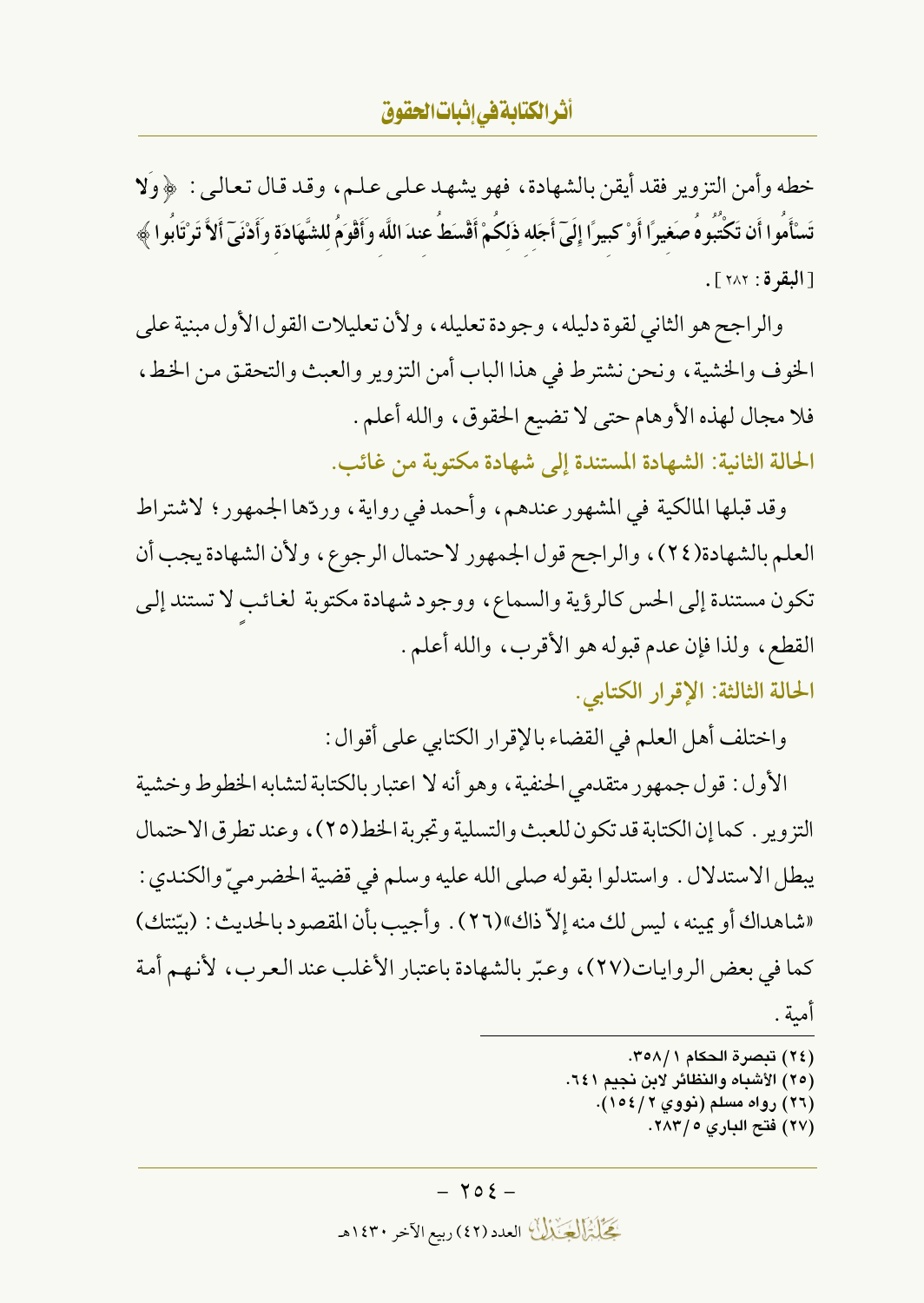الثاني : قول الشافعية والحنابلة وبعض الحنفية ، وهو أنه يؤخذ بالإقرار الكتابي بشرط الإشهاد عليه(٢٨)، وعللوا شرطهم بأن الإشهاد يبعد شبهة تشابه الخطوط والتزوير و العيث .

الثالث: قول المالكية، وهو عند الحنابلة رجحها شيخ الإسلام(٢٩)، وهي رواية الإقرار الكتابي حجة بكل حال . وحجتهم :

١ - قوله تعالى: ﴿ وَإِنَّهُ بِسْمِ اللَّهِ الرَّحْمَنِ الرَّحِيمِ ﴿ إِنَّيْ ﴾ [ النمل : ٢٠] . كانت هذه الرسالة حجة عملت بلقيس بما فيها، وهذا مما يدل على أنها معتبرة .

٢ – قوله تعالى : ﴿ كَتبَ عَلَيْكُمْ إِذَا حَضَرَ أَحَدَكُمُ الْمَوْتَ إِن تَرَكَ خَيْرًا الْوَصِيَّةَ للْوَالدَيْنِ﴾ [البقرة: ١٨٠]. والوصية تثبت بالقول والكتابة كما في حديث ابن عمر مرفوعاً: «ما حق امرئ مسلم له شيء يريد أن يوصى فيه يبيت ليلتين إلاووصيته مكتوبة عنده» رواه البخاري ومسلم(۳۰).

٣- قوله سبحانه : ﴿ يَا أَيُّهَا الَّذِينَ آمَنُوا إِذَا تَدَايَنتُم بدَيْنِ إِلَىٓ أَجَلٍ مُّسَمًّى فَاكْتُبوهُ﴾ [البقرة : ٢٨٢ ] ثم قال : ﴿ وَلْيُمْلِلِ الذي عَلَيْهِ الْحَقُّ ﴾ [ البقرة : ٢٨٢ ] . ووجه الدلالة أن الإملاء إنما هو إقرار بالدين .

٤- ولسبب تشريع الكتابة والشهود قصة تؤكد أن الكتابة من البينات المعتبرة، فقد روى أبو هريرة رضي الله عنه عن رسول الله عليه وسلم حديثاً، فيه أن الله أرى آدم ذريته ، فقال تعالى : هؤ لاء ذريتك ، فإذا كل إنسان مكتوب عمر ه بين عينيه ، فإذا فيهـم رجل أضوؤهم أو من أضوئهم . قال : يارب، من هذا؟ قال : هذا ابنك داود، وقد كتب له عمر أربعين سنة . قال : يا رب زد في عمره، قال : ذاك الذي كتبت له، قال : أي رب،

- (٢٨) الأشباه والنظائر لابن نجيم ٣٤١.
- (٢٩) توثيق الديون في الفقه الإسلامي، ٣٣١، مجموع الفتاوى ٣٢٦/٣١.
	- (۳۰) رواه البخاري (۲۷۳۸) ومسلم (۱٦۲۷) وغیرهما.

تَحَلَّمَ الْمَجَنَّذِلَكَ العدد (٤٢) ربيع الآخر ١٤٣٠هـ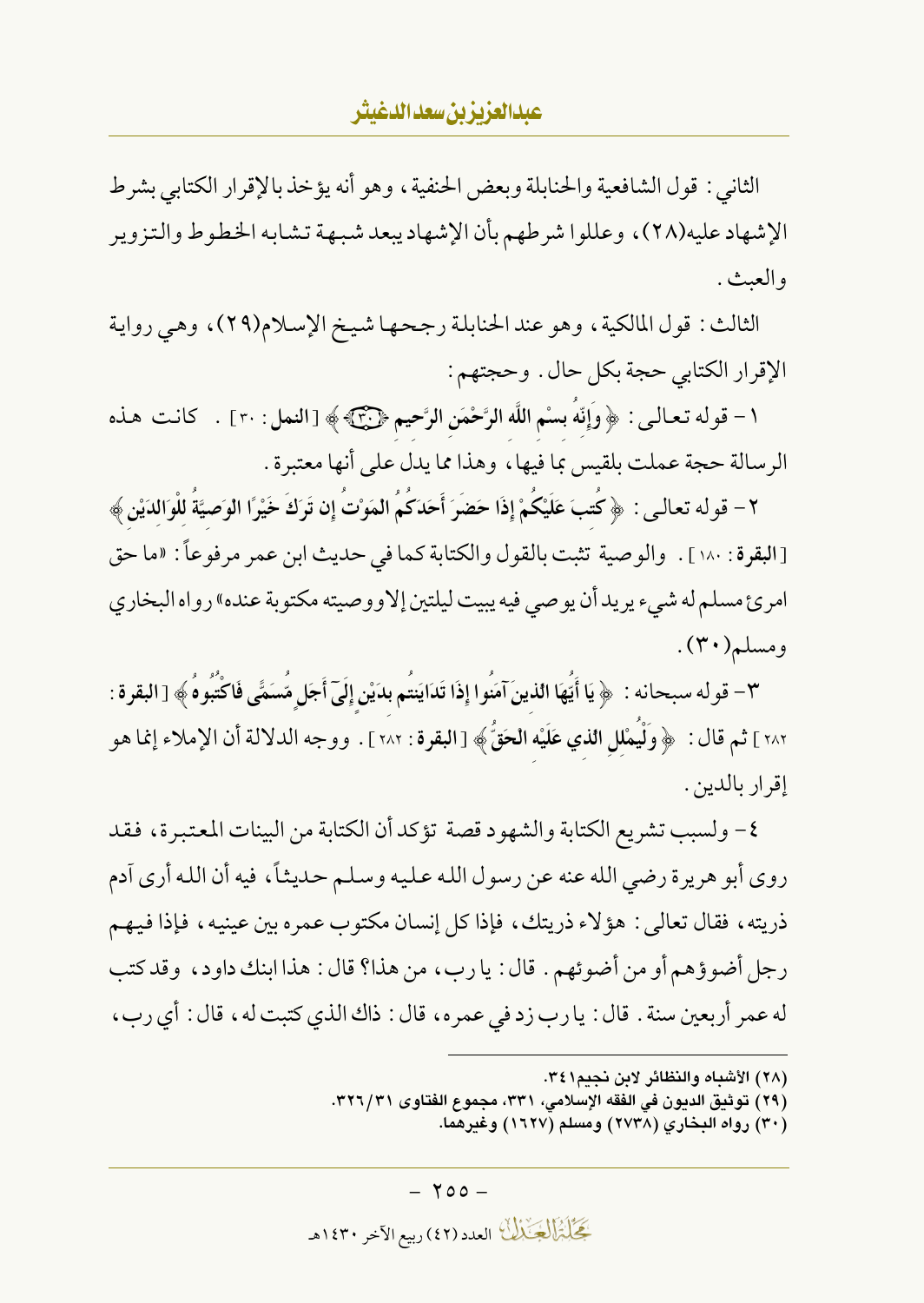# أ**ثر الكتابة في إثبات الحقوق**

فإني قد جعلت له من عمري ستين سنة ، قال : أنت وذاك ، ثم أسكن الجنة ما شاء الله ، ثم أهبط منها، فكان آدم يعدُّ لنفسه، فأتاه ملك الموت، فقال له آدم: قد تعجلت، قد كتب لي ألف سنة ، قال بلي ، ولكنك جعلت لابنك داوود ستين سنة ، فجحد فجحدت ذريته ، ونسى فنسيت ذريته ، فمن يومئذ أمر بالكتاب والشهو د(٣١) .

> ٥- أن النبي صلى الله عليه وسلم استعمل الكتابة في مواضع كثيرة منها : أ ) حديث : «اكتبوا لأبي شاة»(٣٢) .

ب) وفي قصة الهجرة أن سراقة : «سأل رسول الله صلى الله عليه وسلم أن يكتب له كتاب أمن، فأمر عامر بن فهيرة فكتب في رقعة من أديم»(٣٣) .

ج) وثبت أن النبي صلى الله عليه وسلم اشترى من أحد أصحابه وكتب كتاباً في ذلك، فعن العداء بن خالد رضي الله عنه في قصة شرائه صلى الله عليه وسلم منه، وأنه كتب كتاباً بذلك جاء فيه : «بسم الله الرحمن الرحيم، هذا ما اشترى العدَّاء بن خالد بن هو ذة من محمد رسول الله صلى الله عليه وسلم، اشترى منه عبداً أو أمة على ألا داء ولا عائلة ولا خبثة، بيع المسلم للمسلم»(٣٤).

د) وكتب أيضاً صلح الحديبية وغيره، فدل على أن الكتابة من البينات المعتبرة. ٦- أن الإقرار الكتابي كالإقرار اللفظي(٣٥) بجامع التعبير عن الإرادة في الكل . والراجح هو القول الثالث، لقوة أدلته وسلامتها من المعارضة، وقد صاغ علماء القواعد

قاعدة فقهية تنص على أن الكتاب كالخطاب، وبعضهم يقول: الإقرار بالكتابة كالإقرار

- (۳۲) رواه البخاري ۲۳۰۲ ، ۱۳۵۲ ومسلم ۱۳۵۵.
	- (٣٣) رواه البخاري (الفتح ١١٧/٧).
- (٣٤) رواه الترمذي ٢ / ٣٤٤، وابن ماجه ٢ / ٧٥٦، وعلقه البخاري ١٠ / ١٠، بلفظ آخر (الفتح ٢١٠ /٤)، وحسنه الألباني في صحيح الجامع ٢٨٢١. (٣٥) السياسة القضائية في عهد عمر ٦٤٦.
	- $-707-$

كَحَلْتُمَالُكَ ذَلِكَ العدد (٤٢) ربيع الآخر ١٤٣٠هـ

<sup>(</sup>٣١) رواه الترمذي ٤ /٣٣١ (٥٠٧٢ ) وقال: حسن صحيح، والحاكم ١ / ٦٤ و ٣٢٥/٢، وصحــحــه، ووافــقــه الذهبي، وصححه الألباني في صحيح الجامع، ٥٢٠٩، والمشكاة ٢٦٦٢ .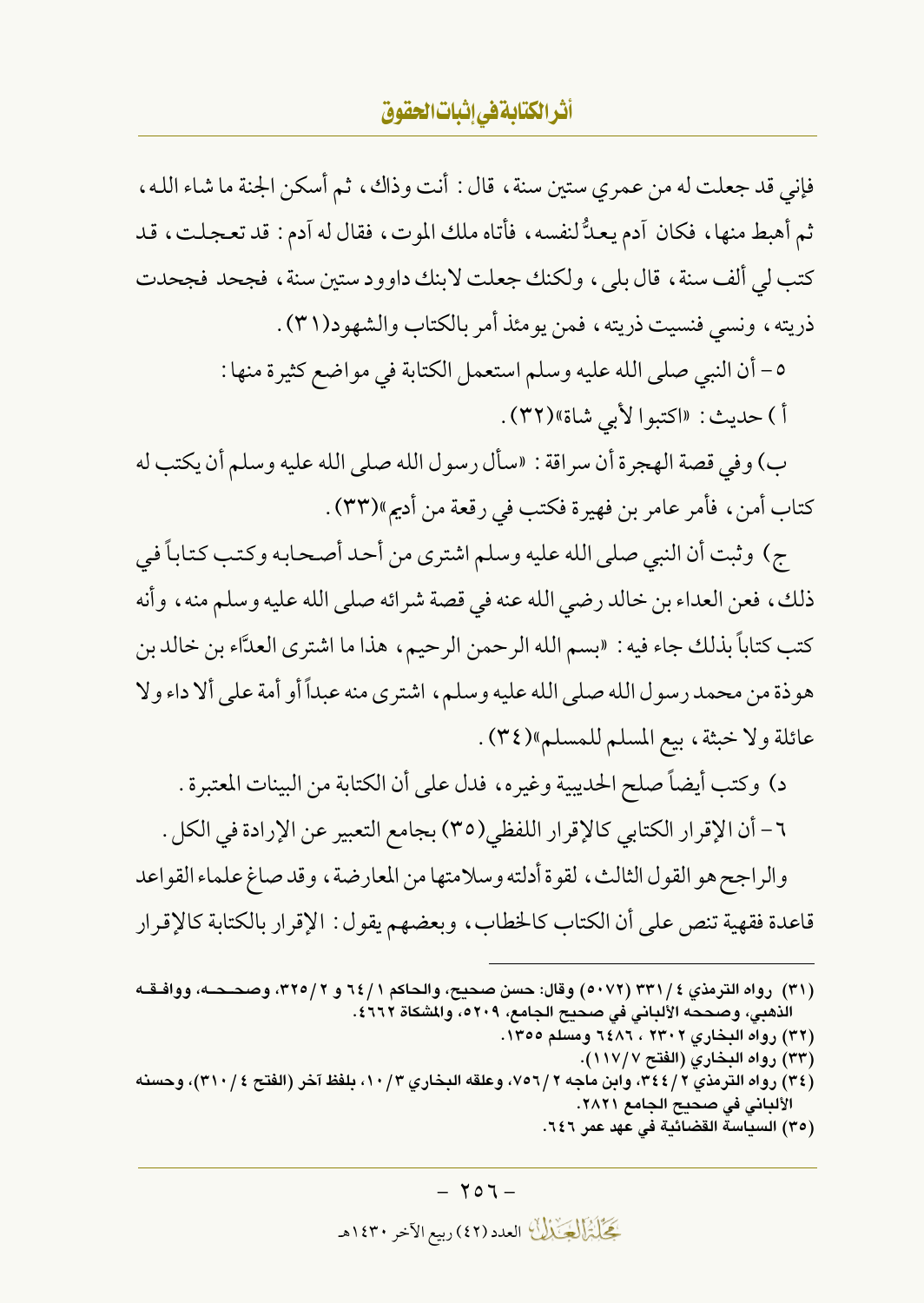باللسان(٣٦) . ورجحه الدكتور صالح الهليل(٣٧) .

قال شيخ الإسلام: والعمل بالخط مذهب قوى، بل هو قول جمهور السلف(٣٨) .

\* مسألة: دفاتر البياع والصراف والسمسار والتاجر بشكل عام، هل لها حكم الإقرار إذا تضمنت حقاً لأحد؟

قال المتأخرون من الحنفية باعتباره، استحساناً وقضاء بالعرف، وهو قول المالكية(٣٩)، ومثله الرسائل والفواتير وسندات القبض والشيكات ونحوها مما يجري بين التجار وعملائهم(٤٠)، وهو قول صحيح موافق لعمومات الشريعة ولمقصد القضاء الذي هو حفظ الحقوق ورد الظلم .

مسألة: الوصية المتضمنة إقراراً بحق، هل يؤخذ بها؟

٧- قال الجمهور(٤١) بالأخذ بالوصية، وخالف المالكية فاشتر طوا الإشبهاد عليها(٤٢) . ومستند قول الجمهور حديث ابن عمر مر فوعاً : «ما حق امرئ مسلم له شيء يريد أن يوصى فيه يبيت ليلتين إلا ووصيته مكتوبة عنده» رواه البخاري ومسلم(٤٣) .

مسألة: هل الصك (السند) يعتبر إقرار أو لا؟

وقول: لا يخلو صك العقد من حالين: الأول : أن يتضمن شهادة شاهدين، فيدخل في الشهادة .

(٣٦) وسائل الإثبات ٣١٢ ، ٤٣١. (٣٧) توثيق الديون في الفقه الإسلامي ٢٥١. (٣٨) مختصر الفتاوى المصرية ٦٠١. (٣٩) الفتاوى الهندية ١٦٧/٤، الأشباه والنظائر ٣٤١، فتح العلي المالك ٣١١/٢، وسائل الإثبات ٤٧٤. (٤٠) توثبق الديون في الفقه الإسلامي ٣٤٩. (٤١) مسائل الإمام أحمد لابن هانيٌّ ٢ / ٤٤ ، ٥٠، رسالة في العمل بالخطوط عند الحكام لابن مفلح الحنبـلـي، ضمن مجلة البحوث الإسلامية ٣٠٩/٤٦. (٤٢) وسائل الإثبات ٤٧٦. (٤٣) رواه البخاري (٢٧٣٨) ومسلم (١٦٢٧) وغيرهما.

تَحَلَّمَ الْمَجَنَّذِلَكَ العدد (٤٢) ربيع الآخر ١٤٣٠هـ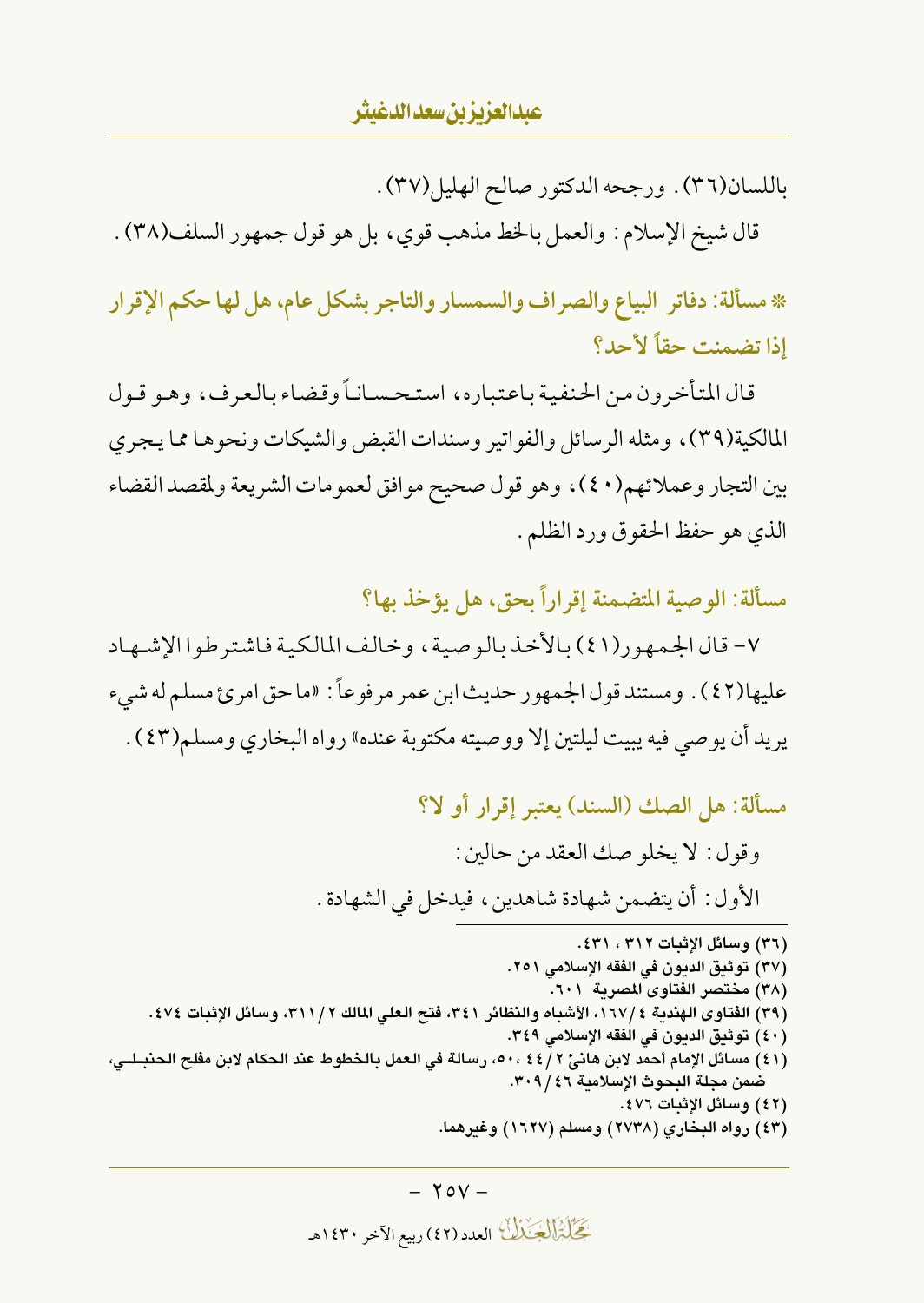أ**ثر الكتابة في إثبات الحقوق** 

الثاني : ألا يتضمن إلا صيغة العقد وتوقيع المتعاقدين بإقرارهم، فيدخل في الإقرار ، والله أعلم(٤٤).

فائدة : كانت كتابة مثل هذه الحجج والصكوك من وظائف الفقهاء، وهي الأن من أعمال المحامين، قال البهوتي : «ولا يجوز للقاضي منع الفقهاء من عقد العقود وكتابة الحجج . . في الزواج والبيع والإجارة والإقرار»(٤٥).

الحالة الرابعة: أن يكون الإقرار في مستندات عادية غير معدة للتوثيق، ولها أمثلة:

١ – الرسائل الشخصية ، وهي حجة إذا كانت بخط المرسل وثبت أنه خطه ، والله أعلم ، وقد ذهب أهل القانون إلى اشتراط التوقيع أيضاً، لكن ذهب الدكتور صالح الهليل إلى عدم حجيتها لأنهالم تعدللتوثيق، ولكثرة المجاملات فيها، والراجح أنها حجة، لقاعدة : (إعمال الكلام أولى من إهماله)، وقاعدة: (الكتاب كالخطاب).

٢- البر قيات، وهي حجة، بشرط التحقق من صدورها من صاحبها وانتفاء استعماله من غيره .

٣- رسائل التلكس، وحكمه حكم البرقية، والله أعلم(٤٦).

٤- رسائل الجوال، الظاهر أنه لا يعد توثيقاً لأن العرف أنه يمكن استخدامه من الآخرين، ولم أجد أحداً ذكره .

٥- رسائل البريد الإلكتروني، ولم أجد من ذكرها، إلا أننا نجد بعد التأمل أن لها حالين : أ ) إن كان للجهاز الذي صدرت منه رقم سرى ، فإن الرسالة التي صدرت منه تكون معتمدة . ب) وإن لم يكن للجهاز الذي صدرت منه رقم سري، فلا اعتبار بالرسائل التي

صدرت، لاحتمال استعماله من شخص آخر .

- (٤٤) وسائل الإثبات ٤٧٩.
- (٤٥) كشاف القناع ١٨٨/٤.
- (٤٦) توثيق الديون في الفقه الإسلامي ٣٦٤–٣٦٨.

كَحَلَّتُهُ الْحَيَّلُكُ العدد (٤٢) ربيع الآخر ١٤٣٠هـ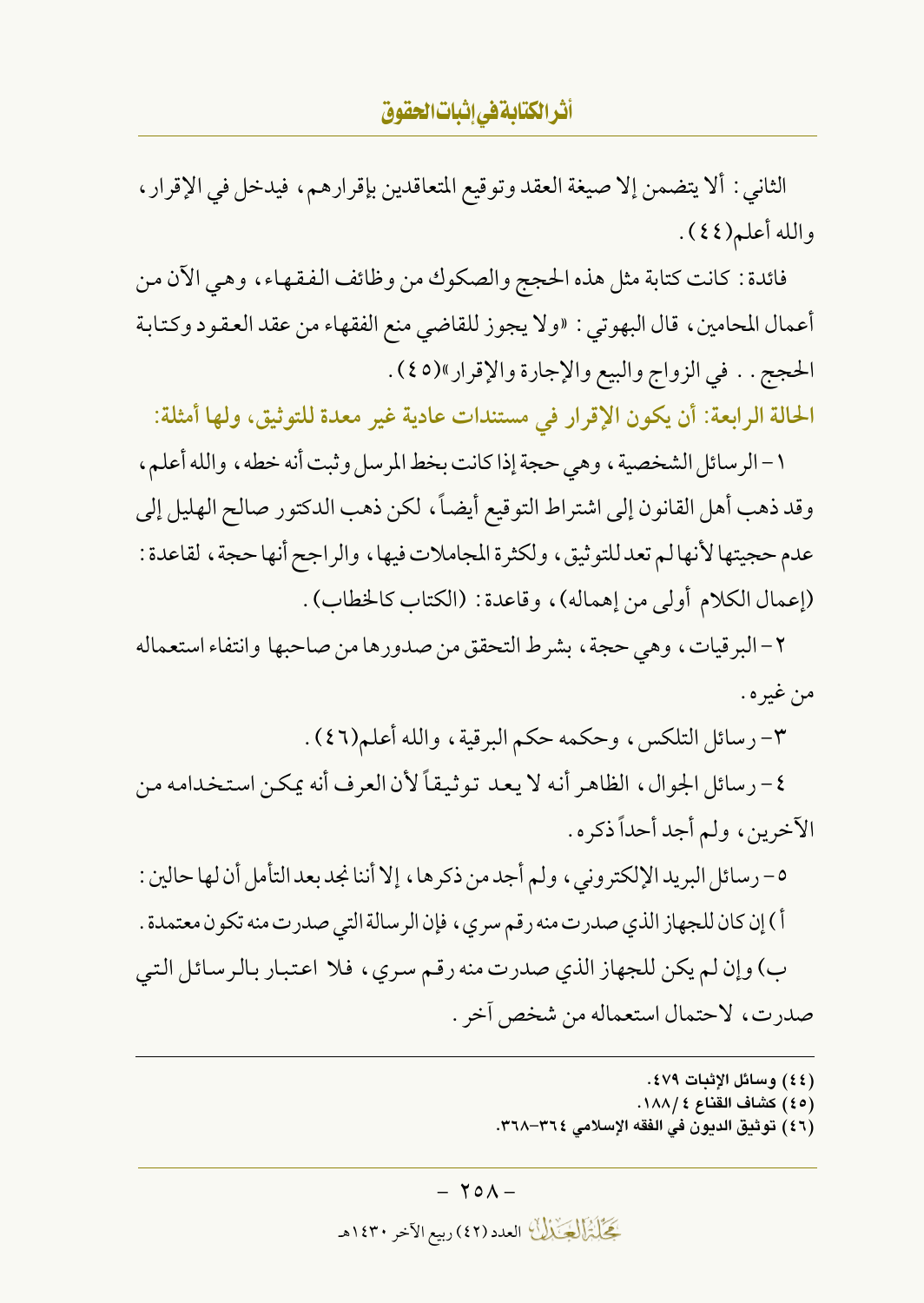المطلب الرابع: طريقة إثبات الوثائق الكتابية عند إنكار المدعى عليه أو ورثته

يكون ذلك بأمور(٤٧):

١ - بالإشهاد على الكتابة .

٢- بتحقق الخط ومضاهاته، ويكون إما بالتطبيق والمقابلة، وإما بالاستكتاب ثم العرض على خبراء الخطوط للتحقق من تطابق الخطوط .

٣- فإن كان المستند مطبوعاً وعليه توقيع المنكر فإنه تُجرى الطريقان السابقتان كلاهما للتحقق من التوقيع، وهما التطبيق والمقابلة، أو الاستكتاب ثم العرض على خبراء الخطوط للتحقق من تطابق التوقيع .

٤- فإن كان المستند مطبوعاً وعليه بصمة المنكر ، فإن التحقق أيسر من جميع ما ذكر ، إذ قد يصل إلى اليقين، لتعذر تزوير البصمات.

٥- فإن كان المستند مطبوعاً وعليه ختم المنكر فإنه يرجع إلى الخبراء لتطبيق الختم الحقيقي للمنكر والختم الذي على المستند، فإن ادعى أن الختم ختمه ولكنه ختم به بلا علمه، فإن القول قوله وليعلم أن تزوير الأختام سهل غايةً، بل قد يكون أسهل من تزوير التوقيع والخط، فيحتاط في الأخذ به أكثر من غيره.

#### الخاتمة

وفي ختام هذا البحث أجد من المناسب ذكر بعض النتائج المهمة التي منها : ١- جميع الكتابات الصادرة من أصحاب الولايات، كالبراءات السلطانية، ومثلها القرارات الحكومية والتعاميم ونحوها، وكتاب القاضي إلى القاضي وسجل القاضي

(٤٧) توثيق الديون في الفقه الإسلامي ٣٥٣–٣٦٢.